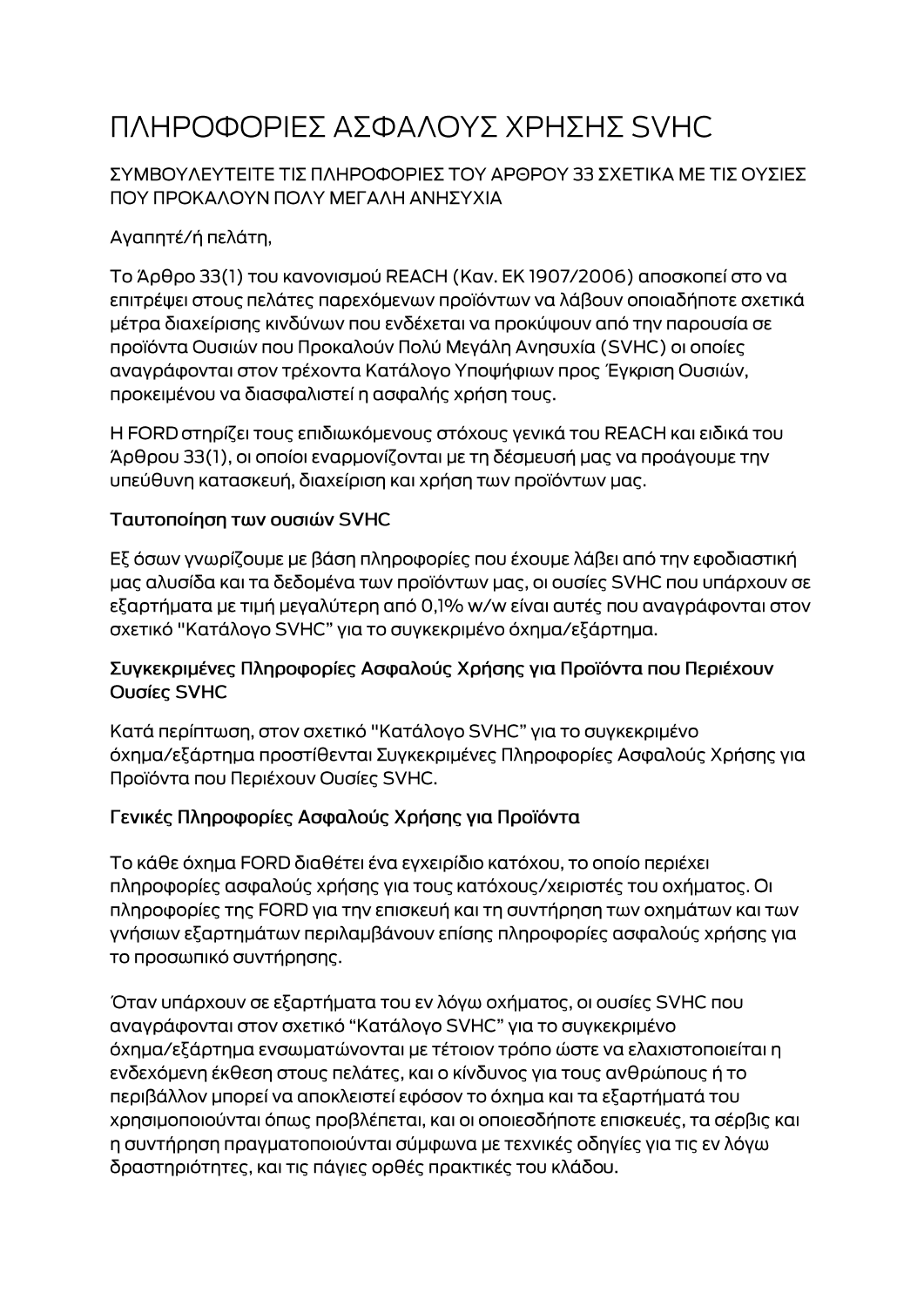Ένα όχημα που βρίσκεται στο τέλος του κύκλου ζωής του πρέπει να απορρίπτεται νόμιμα στην Ευρωπαϊκή Ένωση σε Εξουσιοδοτημένη Εγκατάσταση Επεξεργασίας (ΑΤΕ). Τα εξαρτήματα του οχήματος πρέπει να απορρίπτονται σύμφωνα με την κατά τόπο ισχύουσα νομοθεσία και τις οδηγίες της τοπικής αρχής.

# Μοντέλο: Ford Mustang

Κατάλογος SVHC βασισμένος στον κατάλογο υποψήφιων ουσιών του Ευρωπαϊκού Οργανισμού Χημικών Προϊόντων την 1η Ιανουαρίου 2022

Συγκεκριμένες Πληροφορίες Ασφαλούς Χρήσης για Προϊόντα που Περιέχουν Ουσίες SVHC

Δεν απαιτούνται συγκεκριμένες πληροφορίες ασφαλούς χρήσης – εφαρμόστε τις Γενικές Πληροφορίες Ασφαλούς Χρήσης για Προϊόντα

| <b>Commodity</b>                                          | <b>REACH SVHCs</b>                                          |
|-----------------------------------------------------------|-------------------------------------------------------------|
| <b>A/C Compressor</b>                                     | Diboron-trioxide[1303-86-2]                                 |
|                                                           | Lead[7439-92-1]                                             |
| A/C Condensors and<br><b>Accumulators</b>                 | 2-Methylimidazole[693-98-1]                                 |
| A/C Lines, Receiver Drier and<br><b>Accumulator</b>       | Lead[7439-92-1]                                             |
| <b>ABS/ESC Module</b>                                     | Imidazolidine-2-thione[96-45-7]                             |
|                                                           | Lead[7439-92-1]                                             |
| <b>Accessories</b>                                        | 1,2-Dimethoxyethane[110-71-4]                               |
|                                                           | 2-(2H-Benzotriazol-2-yl)-4,6-ditertpentylphenol[25973-55-1] |
|                                                           | C,C'-azodi(formamide)[123-77-3]                             |
|                                                           | Lead[7439-92-1]                                             |
| <b>Active and Air Suspension</b>                          | Lead[7439-92-1]                                             |
| <b>Active Grille Shutter</b>                              | Lead[7439-92-1]                                             |
| <b>Adaptive Cruise Control</b>                            | Lead[7439-92-1]                                             |
| <b>Air Brakes</b>                                         | Lead[7439-92-1]                                             |
| <b>AIS - Air Cleaner and Low</b><br><b>Pressure Ducts</b> | Lead[7439-92-1]                                             |
| <b>AIS - High Pressure Ducts</b>                          | Lead[7439-92-1]                                             |
| <b>Alternator</b>                                         | 4,4'-Isopropylidenediphenol[80-05-7]                        |
|                                                           | Lead[7439-92-1]                                             |
| <b>Antenna</b>                                            | 4,4'-Isopropylidenediphenol[80-05-7]                        |
|                                                           | Lead[7439-92-1]                                             |
| Appliques (Pillar, Decklid,<br>Roof)                      | 2-(2H-Benzotriazol-2-yl)-4,6-ditertpentylphenol[25973-55-1] |
|                                                           | Imidazolidine-2-thione[96-45-7]                             |
| <b>Audio and Navigation Head</b><br><b>Units</b>          | Imidazolidine-2-thione[96-45-7]                             |
|                                                           | Lead[7439-92-1]                                             |
| <b>Axle</b>                                               | Boric acid[10043-35-3]                                      |
|                                                           | Lead[7439-92-1]                                             |
| <b>Badges</b>                                             | 2-(2H-Benzotriazol-2-yl)-4,6-ditertpentylphenol[25973-55-1] |
|                                                           | Lead[7439-92-1]                                             |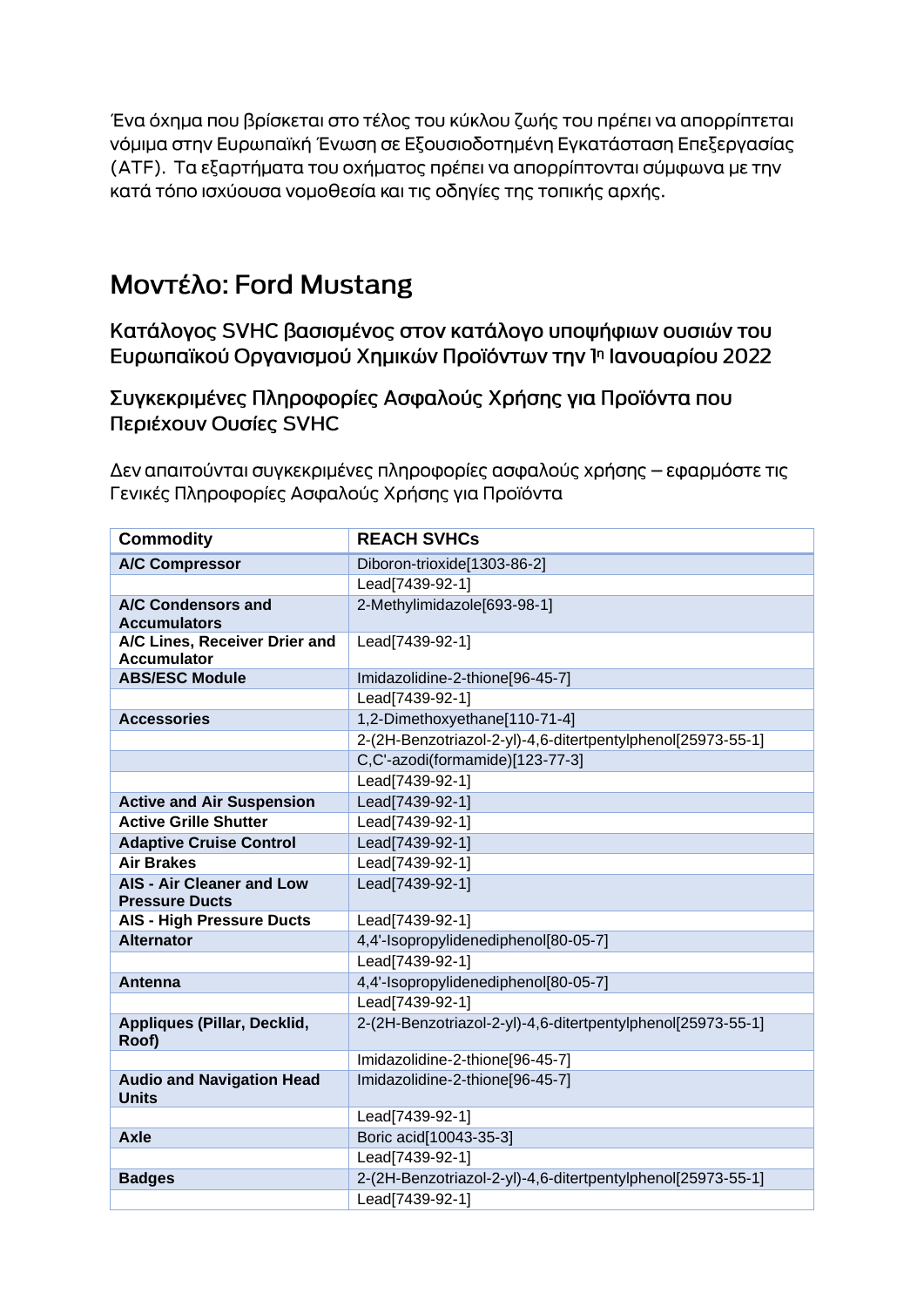| <b>Battery</b>                                                          | Lead[7439-92-1]                                                                                                       |
|-------------------------------------------------------------------------|-----------------------------------------------------------------------------------------------------------------------|
| <b>Body Side InteriorTrim (Hard</b>                                     | 2-Methyl-1-(4-methylthiophenyl)-2-morpholinopropan-1-                                                                 |
| Trim)                                                                   | one[71868-10-5]                                                                                                       |
|                                                                         | Lead[7439-92-1]                                                                                                       |
|                                                                         | N,N-Dimethylacetamide[127-19-5]                                                                                       |
| <b>Body Structure - Body Side</b><br><b>Assembly</b>                    | C,C'-azodi(formamide)[123-77-3]                                                                                       |
|                                                                         | Phenol, dimethyl-, phosphate (3:1)[25155-23-1]                                                                        |
| <b>Body Structure - Dash and</b>                                        | C,C'-azodi(formamide)[123-77-3]                                                                                       |
| <b>Cowl</b>                                                             |                                                                                                                       |
| <b>Body Structure - Floor Pan -</b><br><b>Front Floor and Side Sill</b> | N,N-Dimethylacetamide[127-19-5]                                                                                       |
| Bodyside, Wheel Arch,<br><b>Rocker Moldings</b>                         | 2-(2H-Benzotriazol-2-yl)-4,6-ditertpentylphenol[25973-55-1]                                                           |
|                                                                         | Tris(nonylphenyl)phosphite[26523-78-4]                                                                                |
| <b>Brake - Parking</b>                                                  | C,C'-azodi(formamide)[123-77-3]                                                                                       |
| <b>Brake Actuation</b>                                                  | Lead[7439-92-1]                                                                                                       |
| <b>Brake Tubes and Hoses</b>                                            | Lead[7439-92-1]                                                                                                       |
| <b>Brakes - Caliper &amp; Anchor</b>                                    | Lead[7439-92-1]                                                                                                       |
| <b>Brkt Assy (Front, Rear)</b>                                          |                                                                                                                       |
|                                                                         | Tris(nonylphenyl)phosphite[26523-78-4]                                                                                |
| <b>Bulk Materials (PMT100)</b>                                          | C,C'-azodi(formamide)[123-77-3]                                                                                       |
|                                                                         | Dicyclohexyl-phthalate[84-61-7]                                                                                       |
| <b>CHMSL</b>                                                            | Lead[7439-92-1]                                                                                                       |
| <b>Clutch / DMF (Dual Mass</b><br>Flywheel)                             | Lead[7439-92-1]                                                                                                       |
| <b>Combined Sensing Module</b>                                          | Lead[7439-92-1]                                                                                                       |
| <b>Control Arm and Bushing</b><br><b>Assembly</b>                       | Lead[7439-92-1]                                                                                                       |
| <b>Cooling Hoses &amp; Bottles</b>                                      | Lead[7439-92-1]                                                                                                       |
| <b>EDS Wiring Assembly &amp;</b>                                        | 1-Methyl-2-pyrrolidone[872-50-4]                                                                                      |
| <b>Components</b>                                                       |                                                                                                                       |
|                                                                         | 2-(2H-Benzotriazol-2-yl)-4,6-ditertpentylphenol[25973-55-1]                                                           |
|                                                                         | 6,6'-Di-tert-butyl-2,2'-methylenedi-p-cresol[119-47-1]                                                                |
|                                                                         | Lead[7439-92-1]                                                                                                       |
| <b>Electro/Mechanical Devices</b>                                       | Lead[7439-92-1]                                                                                                       |
| <b>Electronic Control Panel and</b><br><b>CCH</b>                       | Lead[7439-92-1]                                                                                                       |
| <b>Electronic Modules -</b><br><b>Amplifiers</b>                        | 1,6,7,8,9,14,15,16,17,17,18,18-<br>Dodecachloropentacyclo[12.2.1.16,9.02,13.05,10]octadeca-7,15-<br>diene[13560-89-9] |
|                                                                         | Lead[7439-92-1]                                                                                                       |
| <b>Electronic Modules -</b><br>Headlamp                                 | Lead[7439-92-1]                                                                                                       |
| <b>Electronic Modules -</b><br><b>Suspension</b>                        | Lead[7439-92-1]                                                                                                       |
| <b>Electronic Modules - SYNC</b>                                        | 2-Methyl-1-(4-methylthiophenyl)-2-morpholinopropan-1-<br>one[71868-10-5]                                              |
|                                                                         | 2-Methylimidazole[693-98-1]                                                                                           |
|                                                                         | Lead[7439-92-1]                                                                                                       |
| <b>Engine Covers and Badges</b>                                         | 2-(2H-Benzotriazol-2-yl)-4,6-ditertpentylphenol[25973-55-1]                                                           |
| <b>Engine Water Pumps</b>                                               | Lead[7439-92-1]                                                                                                       |
| <b>Evaporator and Blower</b><br><b>Assemby (HVAC Module)</b>            | 6,6'-Di-tert-butyl-2,2'-methylenedi-p-cresol[119-47-1]                                                                |
|                                                                         | Lead[7439-92-1]                                                                                                       |
| <b>Exhaust Cold End (Muffler &amp;</b>                                  | Lead[7439-92-1]                                                                                                       |
| <b>Output Pipe Assembly)</b>                                            |                                                                                                                       |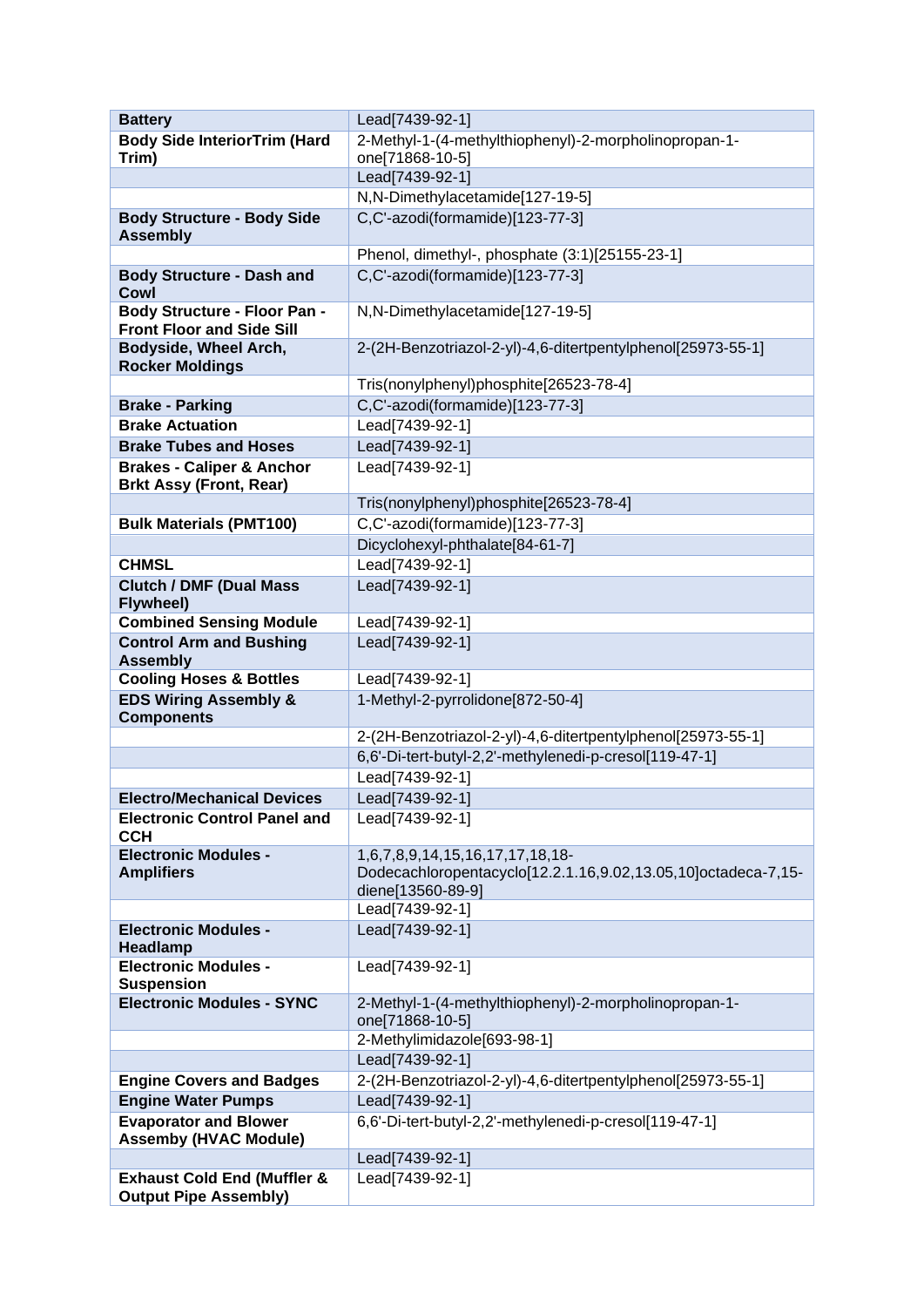|                                                        | Sodium borate, decahydrate[1303-96-4]                                           |
|--------------------------------------------------------|---------------------------------------------------------------------------------|
| <b>Exhaust Hot End (Catalytic</b>                      | Refractory ceramic fibres[142844-00-6]                                          |
| Convertor)                                             |                                                                                 |
| <b>Exhaust Manifolds</b>                               | Lead[7439-92-1]                                                                 |
| <b>FEAD</b>                                            | Octamethylcyclotetrasiloxane[556-67-2]                                          |
| <b>Fixed Glass</b>                                     | Lead[7439-92-1]                                                                 |
| <b>Floor Mat</b>                                       | 1-Methyl-2-pyrrolidone[872-50-4]                                                |
|                                                        | Lead[7439-92-1]                                                                 |
| <b>Front / Rear Door Trim</b>                          | Lead[7439-92-1]                                                                 |
| <b>Fuel Canister Assembly</b>                          | Lead[7439-92-1]                                                                 |
| <b>Fuel Door</b>                                       | Imidazolidine-2-thione[96-45-7]                                                 |
| <b>Fuel Lines</b>                                      | Lead[7439-92-1]                                                                 |
| <b>Fuel Tanks</b>                                      | Lead[7439-92-1]                                                                 |
| <b>Glass And Channel Assy -</b><br><b>Front/Rear</b>   | Dibutylbis(pentane-2,4-dionato-O,O')tin[22673-19-4]                             |
| <b>Headlamp / Side Marker</b>                          | 1-Methyl-2-pyrrolidone[872-50-4]                                                |
|                                                        | Lead[7439-92-1]                                                                 |
| <b>Headliner / Sunvisor</b>                            | Boric acid[10043-35-3]                                                          |
|                                                        | Lead[7439-92-1]                                                                 |
| I/S Mirror                                             | Lead[7439-92-1]                                                                 |
| <b>Instrument Cluster</b>                              | Boric acid[10043-35-3]                                                          |
|                                                        | Lead[7439-92-1]                                                                 |
| <b>Interior Lighting</b>                               | Lead[7439-92-1]                                                                 |
| <b>IP Finish Panels/Registers</b>                      | 2-(2H-Benzotriazol-2-yl)-4,6-ditertpentylphenol[25973-55-1]                     |
|                                                        | Lead[7439-92-1]                                                                 |
|                                                        | Silicic acid, lead salt[11120-22-2]                                             |
| <b>IP Substrate and Ducts</b>                          | C,C'-azodi(formamide)[123-77-3]                                                 |
|                                                        | Lead[7439-92-1]                                                                 |
| Latches - Hood, Decklid and<br><b>Liftgate Latches</b> | 4,4'-Isopropylidenediphenol[80-05-7]                                            |
|                                                        | Octamethylcyclotetrasiloxane[556-67-2]                                          |
| <b>Latches - Side Door/Latch</b><br><b>Mini Module</b> | Lead[7439-92-1]                                                                 |
| <b>Locks</b>                                           | Lead[7439-92-1]                                                                 |
| <b>Mirrors</b>                                         | Lead[7439-92-1]                                                                 |
| <b>NVH Insulators - Interior</b>                       | 6,6'-Di-tert-butyl-2,2'-methylenedi-p-cresol[119-47-1]                          |
| <b>PCV System</b>                                      | Lead[7439-92-1]                                                                 |
| <b>Pedal Box</b>                                       | Lead[7439-92-1]                                                                 |
| <b>PEM</b>                                             | Lead[7439-92-1]                                                                 |
| <b>Plastic Bumpers and Fascias</b>                     | 2-(2H-Benzotriazol-2-yl)-4,6-ditertpentylphenol[25973-55-1]                     |
| <b>Powertrain Control Module</b><br>(PCM/EEC/ ECM)     | Diboron-trioxide[1303-86-2]                                                     |
| <b>PT Sensors</b>                                      | Lead[7439-92-1]                                                                 |
| <b>Rain and Daylight Sensor</b>                        | 1,3,5-Tris(oxiranylmethyl)-1,3,5-triazine-2,4,6(1H,3H,5H)-<br>trione[2451-62-9] |
| <b>Receiver Assembly/CD</b><br>(Radio)                 | 4-Methylcyclohexyl-1,6-dicarboxylic acid anhydride[19438-60-9]                  |
| <b>Restraint Electronics</b>                           | Lead[7439-92-1]                                                                 |
| Roof (Convertible)                                     | Lead[7439-92-1]                                                                 |
| <b>Sealing - Door Dynamic Seals</b>                    | C,C'-azodi(formamide)[123-77-3]                                                 |
|                                                        | Imidazolidine-2-thione[96-45-7]                                                 |
| <b>Sealing - Glass Runs and Belt</b>                   | C,C'-azodi(formamide)[123-77-3]                                                 |
| <b>Moldings</b>                                        |                                                                                 |
| <b>Seat Belts (Front and Rear)</b>                     | Lead[7439-92-1]                                                                 |